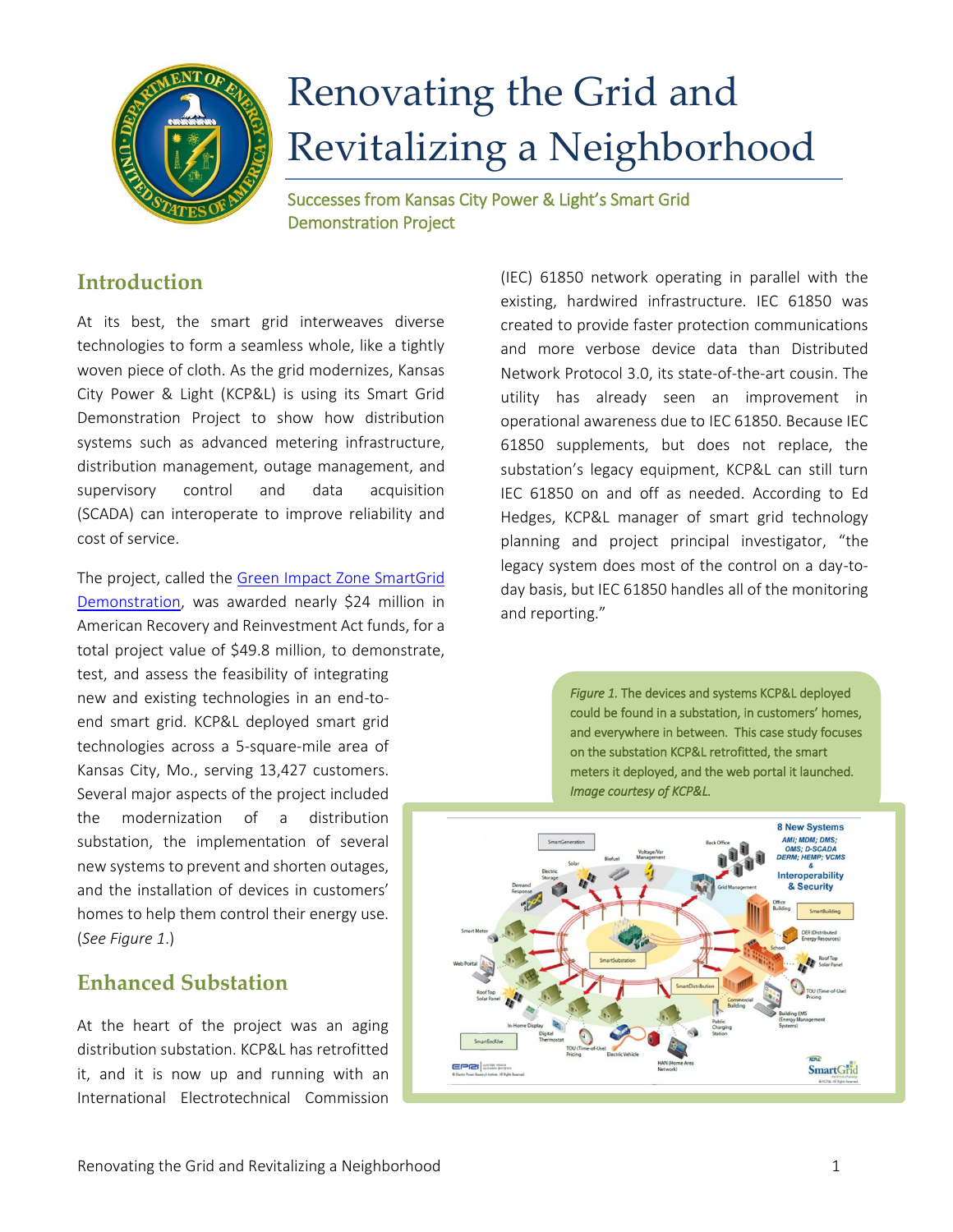To exploit IEC 61850, KCP&L installed an interface that acts as "a distribution SCADA system within the substation," Hedges says. Previously, operators monitored only five or six points on the substation's breaker relays. Now they monitor close to 100, not only to determine the relays' status in real time but also to keep track of their operational characteristics and better plan operations support and maintenance. The interface includes a workstation that lets

operators see, at a glance, the status of equipment throughout the substation. "Historically, they would have to walk to each breaker to see where the load was," Hedges says. "Now they can see that from one location." Another benefit: operators can use the workstation to open or close a breaker remotely, rather than having to do so in person. "There's a safety factor involved there," Hedges says.

# **SmartGrid Innovation Park**

The newly constructed [SmartGrid Innovation Park,](http://kcplsmartgrid.com/about-kcpl-smartgrid/kcpl-smartgrid-innovation-park) adjacent to the substation, also involves increased security. The fenced-in park encompasses a groundmount solar array; a 1-MW, 1-MWh battery in a 60 foot-long enclosure; and an inverter inside a 30-footlong enclosure, in Hedges' words, "both enclosures resemble railway shipping containers." The battery, an Exergonix lithium polymer battery, is tied into the grid, and it let KCP&L test how energy storage systems can shave peak load on a circuit, enable volt/VAR control, and support circuit islanding. The solar panels contribute power to a 12-by-30-foot control building (also on Innovation Park grounds) that houses all of the control servers and electronics that keep the substation running.

"We also used [the Innovation Park] to evaluate a lot of the cybersecurity and physical-security standards that would be needed in the future," Hedges says. These standards include video surveillance, laser

tripwire alarms, and cybersecurity firewalls. "We actually deployed those in the Innovation Park facility, which allowed us to evaluate them without imposing those security requirements on our production crews and our substation."

Although the Innovation Park is highly secure, visitors are still welcome to tour it. Educational kiosks show visitors what happens inside the substation without subjecting anyone to the safety risks associated with

"We were lucky to get 25 percent of the outages reported. Now we're seeing 90 percent of the outages coming in."

entering the substation itself. "People can see the [interface] at the substation," Hedges says. "They can see the distribution management system view of things, and we can explain how the technology works without going into our active substation."

Visitors can also get an up-close look at the solar array and enclosures for the battery and inverter.

But opening the Innovation Park to the public is not the only way that KCP&L's project has directly affected residents of Kansas City.

#### **Advanced Metering Infrastructure**

Because the automated meter reading (AMR) system was aging and failures were increasing, it was economical and effective to replace the AMR infrastructure with advanced metering infrastructure (AMI). The 13,000 Landis+Gyr meters that KCP&L deployed have already confirmed that AMI technology can save money for electric utilities. They give KCP&L usage data every 15 minutes — instead of once a day, as the AMR meters had  $-$  and they support time-of-use pricing. They enable remote connects and disconnects and dramatically improve power-outage and power-restoration notifications. The daily read performance has been above 99%, two percentage points better than the previous AMR meters. The data coverage from properly functioning meters is 99.96%, indicating that the system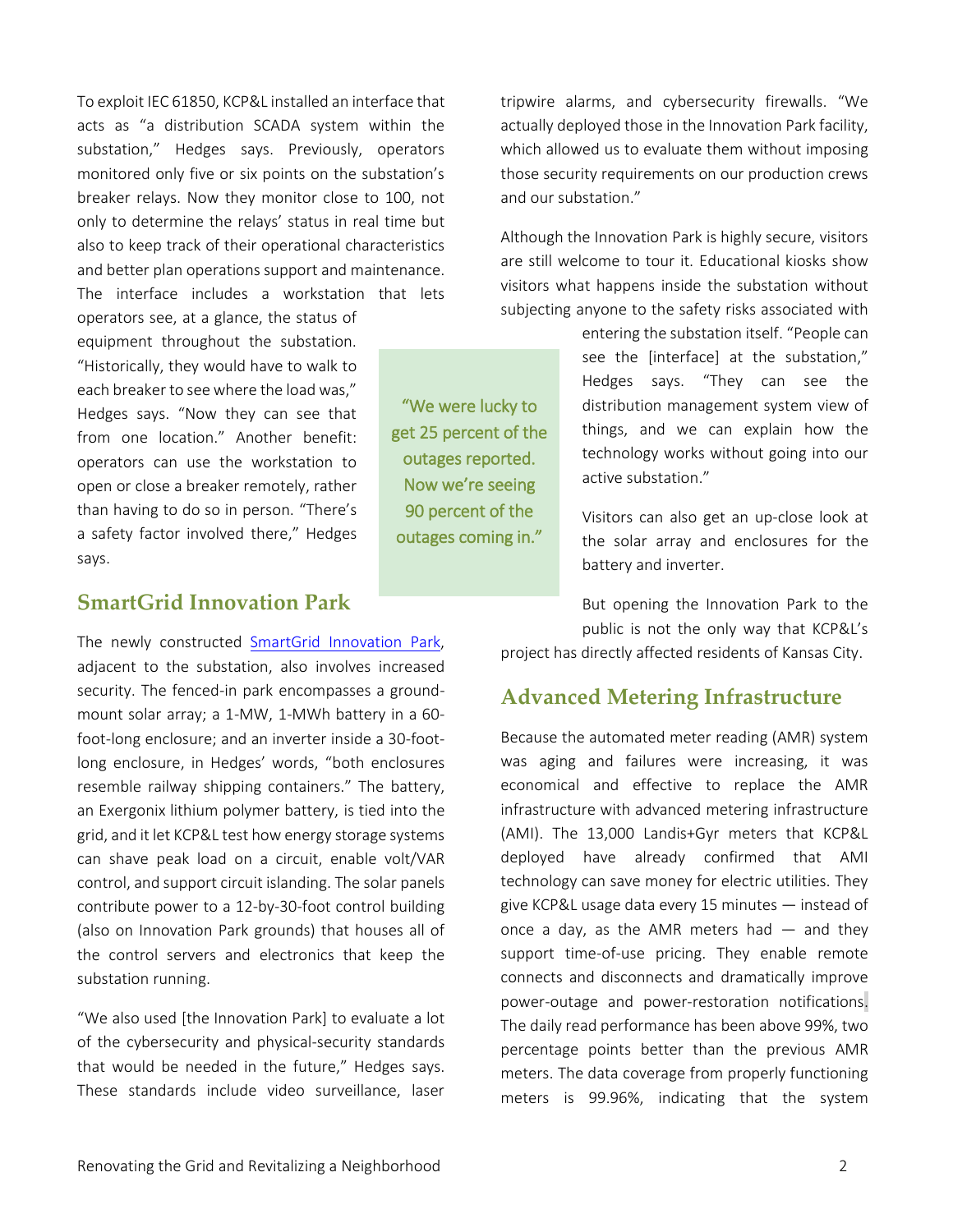performance will improve further as malfunctioning meters are replaced.

"When we'd have an outage with AMR, we were lucky to get 25 percent of the outages reported," Hedges says. "Now we're seeing 90 percent of the outages coming in, and more than 95 percent of the restoration messages are getting through. So it will help improve our outage processing capabilities."

Due to the improvement in outage management, 5,206 truck rolls were avoided during the testing period, saving an estimated \$104,120.

AMI is also compatible with KCP&L's SmartGrid meter data management (MDM) system. The eMeter EnergyIP MDM system acts as a single system for

collecting AMI meter data, as well as data from meters in rural areas, which are still read manually. Currently, those two data sets reside on different systems. AMI also supports KCP&L's SmartGrid outage management system (OMS), made by Intergraph. The OMS can analyze outage notifications from KCP&L's customer information system and integrated voice response, as well as from AMI, and it considers input from SCADA systems. The upshot: proactive monitoring for potential problems on the grid, and more precise pinpointing of faults.

# **Outage Management System improves reliability**

Outages can be eliminated or shortened in duration by equipment on the distribution

system, named Fault Isolation and Service Restoration (FISR). KCP&L efforts with AMI and FISR implemented on the 11 circuits serving 13,427 customers had dramatic effects on reliability indices, as Table 1 indicates.

| <b>Testing</b><br>Period    | <b>Normal</b> | <b>With FISR</b> | Percent<br>Improvement |
|-----------------------------|---------------|------------------|------------------------|
| <b>SAIFI</b>                | 3.253         | 1.5813           | 51.4%                  |
| <b>SAIDI</b>                | 403.3         | 262.1            | 35.0%                  |
| <b>CAIDI</b>                | 124.0         | 165.8            | (33.7%)                |
| Tahle 1 Reliahility Indices |               |                  |                        |

ble 1 Reliability In

Because the FISR eliminated more of the short outages, CAIDI went up 33.7%, as FISR reduced the frequency of outages by 51.4%. AMI also can impact outages, as the meters communicate with the meter data management (MDM) station, which then sends messages to the Outage Management System (OMS). According to Mr. Hedges, "The new OMS and AMI are operational. The outage handling flows are more streamlined and efficient than they were with the legacy AMR data."

*Figure 2.* KCP&L routinely interacted with customers from within the Green Impact Zone, an area of Kansas City, Mo., to increase adoption and understanding of the SmartGrid project. Current economic conditions are reflected by high rates of property abandonment and unemployment. *Image courtesy of KCP&L.*



**Green Impact Zone**

The project was carried out within the Green Impact [Zone,](http://www.greenimpactzone.org/) an area of Kansas City that U.S. Rep. Emanuel Cleaver II, D-Kansas City, has targeted for revitalization. Because residents in the zone tend to occupy lower socioeconomic brackets than other city